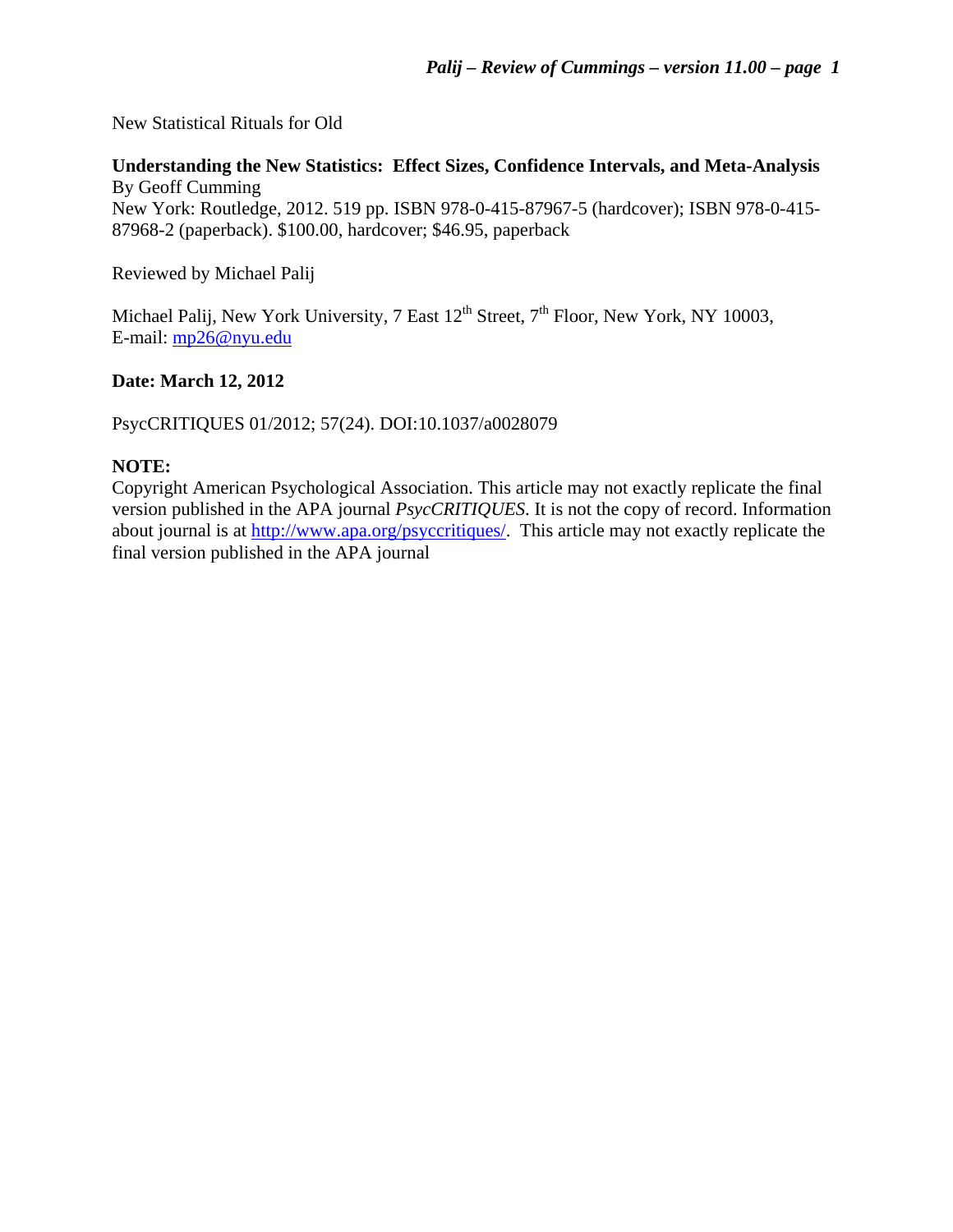Critics never tire of pointing out that psychologists are notoriously lousy at the use of statistics, in part because they were never taught the proper statistics and they use statistical analysis as a form of automatic inference making based on "statistical rituals." As Gigerenzer (2004, p. 587) notes, "Statistical rituals largely eliminate statistical thinking in the social sciences." The focus of Gigerenzer's ire are the rituals associated with null hypothesis statistical testing (NHST). Geoff Cumming agrees with this view and goes further by asserting that NHST promotes a set of procedures that apparently corrupt the mind and lead to confusion and error. Cumming attempts to remedy the situation with the "new statistics" in his book *Understanding the New Statistics: Effect Sizes, Confidence Intervals, and Meta-Analysis*.

Then again, perhaps things are not as bad as critics assert even if there is trouble in River City. There is agreement that aspects of NHST are problematic and that practices should change (e.g., Wilkinson, & Task Force on Statistical Inference, 1999), but not all suggested changes may be for the better or even correct (remember  $P_{\text{rep}}$ ; see Maraun & Gabriel, 2010). There is always the danger of substituting new rituals for old because (a) as with NHST, there is confusion about what is correct practice, and (b) as with NHST, practitioners are confused about what the practices or rituals actually do and mean.

Cumming's "New Statistics" are, as he acknowledges, not new at all — no Bayesian analysis or scary mathematical modeling of phenomena or other approaches (e.g., Ludbrock and Dudley, 1998). Instead, it is based on the use of effect sizes (ES), confidence intervals (CI), and meta-analyses instead of NHST (i.e., the "Old Statistics"). These procedures have been around, in one form or another, for over 100 years yet have not found their way into the everyday statistical practices of psychologists, though many researchers are aware of them and use them to some degree. So, what is really new?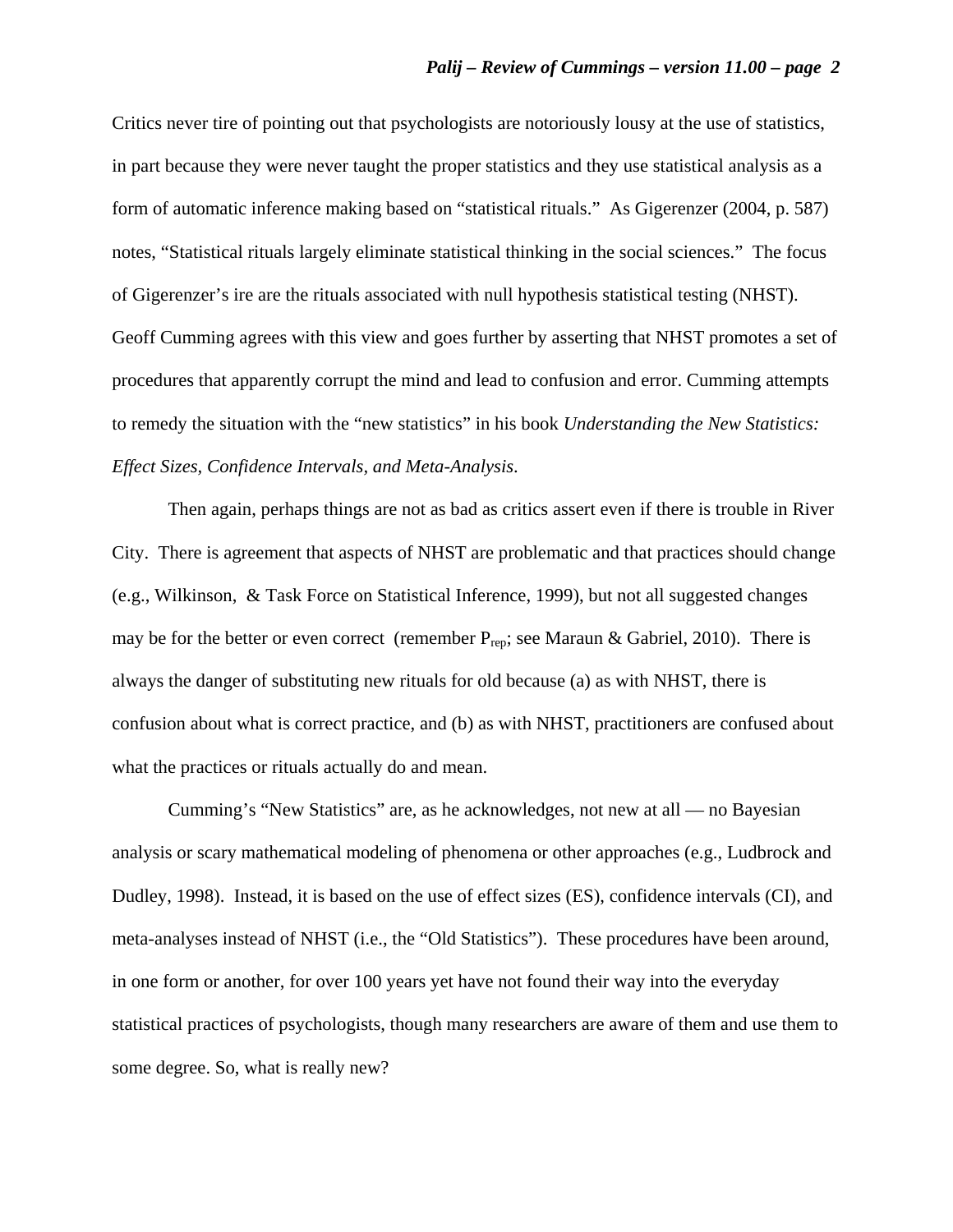What Cumming is referring to as "new" can be thought of as a project that has two parts: (a) establishing that the use of NHST leads to confusion and error to a greater degree than the use of ES/CI (e.g., NHST encourages "dichotomous thinking" because of the yes-no decision aspect while ES/CI encourages thinking in terms of "how much?"), and (b) research on statistical cognition that focuses on determining how statistical concepts should be taught, what is the most effective mode for their presentation, and fostering correct statistical thinking and inference (which would begin with the exclusive use of ES/CI). In my view, the latter is not necessarily connected to the former point (i.e., NHST may be clearer than ES/CI in certain cases).

This volume's real strength is that it provides a good overview of the different types of ES, how to view CI in a variety of situations, and how to conduct meta-analyses. Cumming even acknowledges that there are problems with the "new statistics" that have to be worked out before progress can be made (e.g., confusion over the ES Cohen's *d* when it is difficult to determine which version is being reported; see "Names and Symbols" pp. 295-296). One can find similar information elsewhere but having all this information in one volume is a good thing; however, I would suggest that those interested in meta-analysis examine the Cochrane Collaboration resources [\(www.cochrane.org\)](http://www.cochrane.org/) and check the recent literature on meta-analysis (e.g., Ioannides 2005).

Also, Cumming has created the freeware Excel add-on ESCI (Ess-key; Exploratory Software for Confidence Intervals available at www.thenewstatistics.com), which he uses in his examples. One does not have to agree with Cumming to find ESCI useful.

I think that there is much merit in Cumming's text and that it would make a good core text in undergraduate or graduate statistics courses *after* the traditional introductory course on psychological statistics. I can readily see how one might run a seminar using this text and an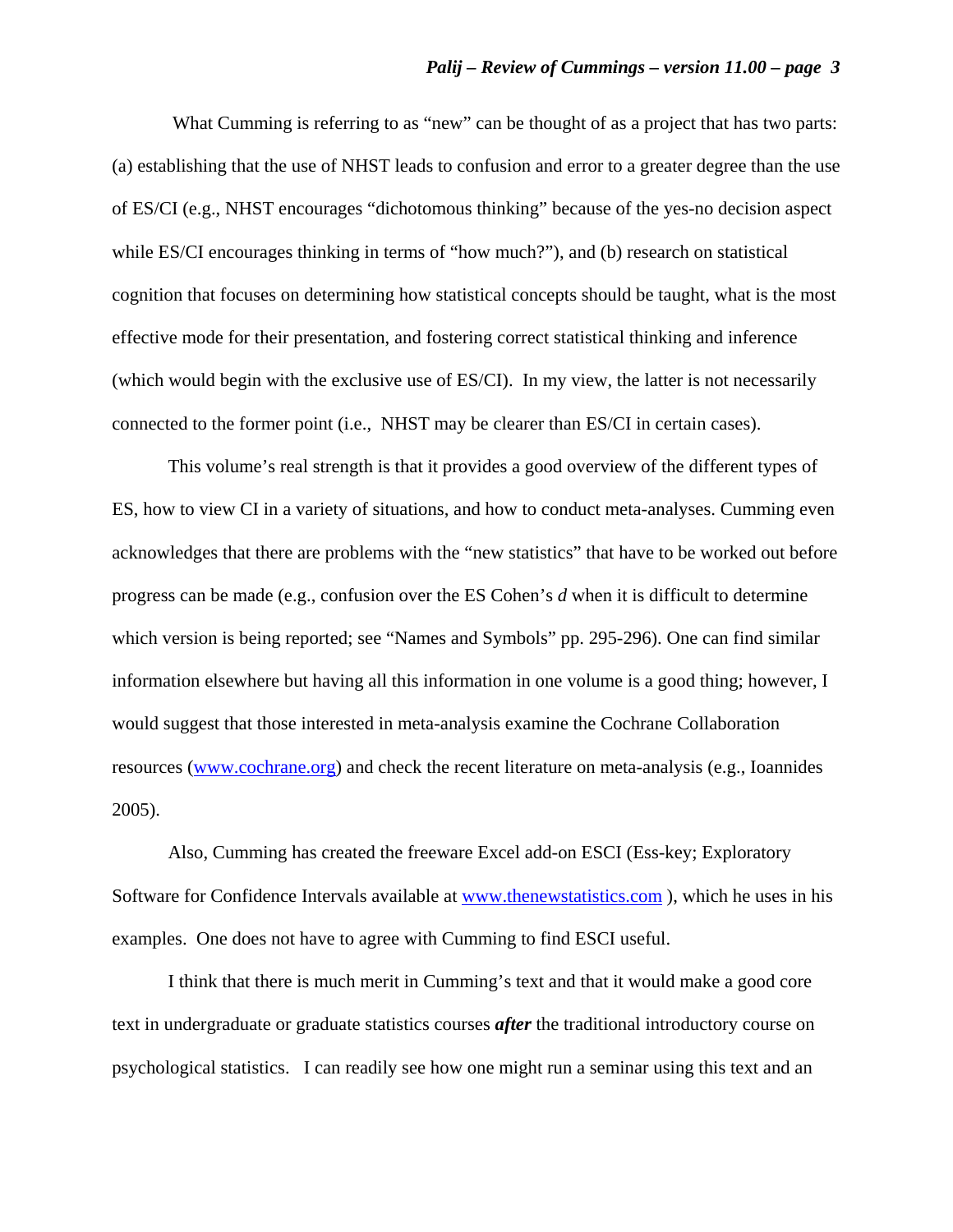appropriate list of readings (including those "odd" articles by researchers who have not yet gotten "religion" and are still advocating for NHST such as Hagen, 1997). Cumming raises a number of questions about what constitutes good statistical practice that students and even researchers should be exposed to and think about. But I think that the "take away message" from such a course should include the following: (a) there is no single set of statistical practices that everyone agrees with but one should be able to recognize bad statistical practices regardless; (b) ultimately, the statistical procedures one uses should be those that help to provide greater insight into the phenomena being studied; and (c) as with other empirical disciplines, new developments should be expected in statistical analysis in the future that may change how data are analyzed as well as how one can/should conceptualize the phenomena under investigation.

I now raise some issues of my own.

### **Issue #1: Is This "New" versus "Old" Statistics Argument Really Important?**

Many of the issues Cumming raises have been raised before (e.g., Kirk 1996), so, what's the big deal? Consider the following comments by Ray Nickerson (2000) in his review of NHST:

One of the people who gave me very useful feedback on a draft of this article questioned the accuracy of my claim that NHST is very controversial. "I think the impression that NHST is very controversial comes from focusing on the collection of articles you review—the product of a batch of authors arguing with each other and rarely even glancing at actual researchers outside the circle except to lament how little the researchers seem to benefit from all the sage advice being aimed by the debaters at both sides of almost every issue." The implication seems to be that the "controversy" is largely a manufactured one, of interest primarily—if not only—to those relatively few authors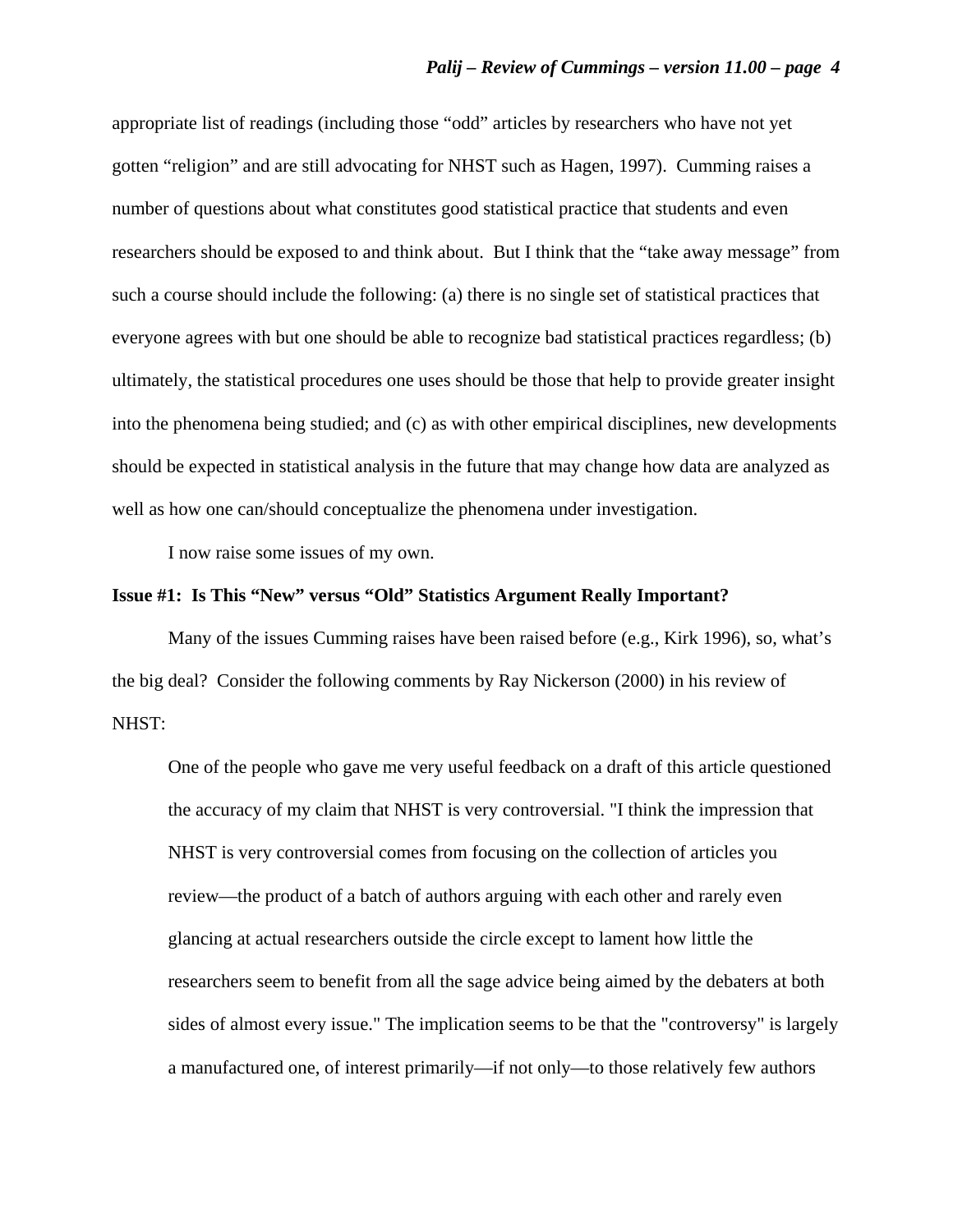who benefit from keeping it alive. I must admit that this comment, from a psychologist for whom I have the highest esteem, gave me some pause about the wisdom of investing more time and effort in this article. I am convinced, however, that the controversy is real enough and that it deserves more attention from users of NHST than it has received.

(Nickerson 2002, p. 241, footnote 2)

It should also be noted that though psychologists have presented NHST and ES/CI as opposing frameworks, this does not have to be the case. Consider Krantz's (1999) comments in his review of the book *What If There Were No Significance Tests?*, which was written for the *Journal of the American Statistical Association* (JASA):

The book was edited and written by psychologists, and its title was well designed to be shocking to most psychologists. The difficulty in reviewing it for JASA is that the issue debated may seem rather trivial to many statisticians. The very existence of two divergent groups of experts, one group who view this issue as vitally important and one who might regard it as trivial, seemed to me an important aspect of modern statistical practice. (p. 1372)

Krantz was referring to the fact that most statisticians would not see the use of NHST and ES/CIs as an "either/or" issue, a position that Cumming seems to promote (i.e., "Just say NO to NHST").

Now, it may be true that many researchers have failed to report ES/CI (or report the wrong ones when they do), but there is nothing in NHST that prohibits the use of ES/CI. Perhaps when ES/CI play a significant role in the theories that researchers use, they will be more frequently used and reported in meaningful ways. In signal detection theory (SDT), the sensitivity parameter **d'** is almost equivalent to the ES measure **d,** and it would be hard to use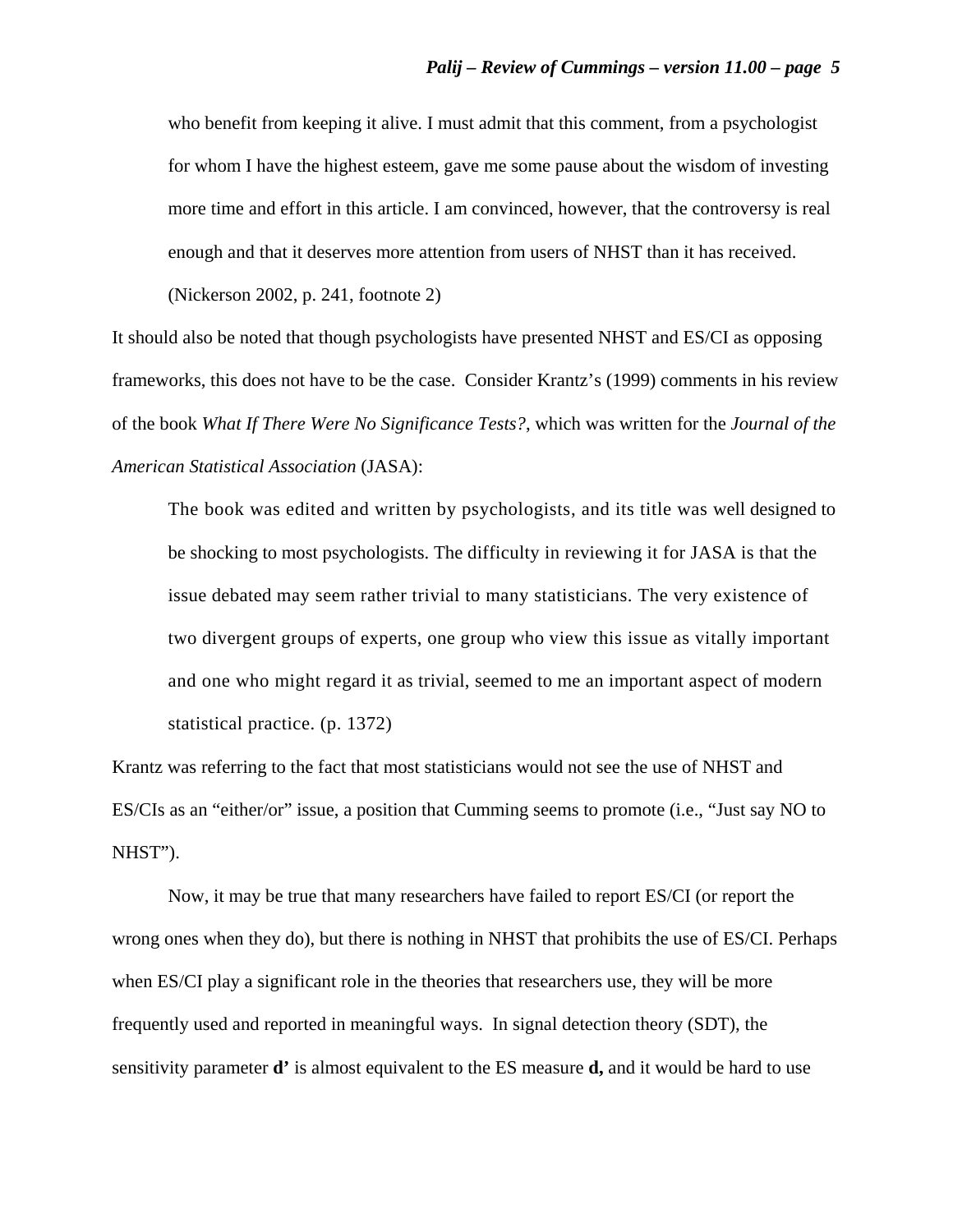SDT without reference to **d'** or an equivalent. When ES/CI plays an equivalent role in psychological theories, they will then be similarly indispensable.

### **Issue #2: ES/CI and Meta-Analysis for Disappearing Effects or "The Decline Effect"**

Cumming makes a number of assumptions in his presentation, and one implicit assumption is that all effect sizes, even if they are not statistically significant, are "real." Cumming's first example in his book uses two studies, one with statistically significant results, and the other with nonsignificant results. Cumming believes that an ES/CI and meta-analysis approach solves problems of such "inconsistency of results," apparently under the assumption that both are true effects (see Coulson, Healey, Fidler, & Cumming 2011 for details). This example reminded me of other situations where an initial statistically significant effect is found but the effect is reduced with each replication and ultimately is not replicated. What is one to make of these situations?

Such a pattern appears in Dworkin and Miller's (1986) Figure 1 that describes effect size as a function of year of publication for research that reported the operant conditioning of the autonomic nervous system. After a certain year no one was able to reproduce the effect. Dworkin and Miller investigated this and reported that after tremendous effort at replication, they were unable to do so. They concluded that the original results were real but the replications lacked something present in the original situations. Others have made less charitable assessments. As far as I know, no one has replicated the original finding after Dworkin and Miller's report. This raises the question of what were those effects?

The pattern shown by Dworkin and Miller is not unique and has been shown to occur in other situations. Ioannides (2005) has probably been most provocative in describing this phenomena and how frequently it occurs. Schooler (2011) has observed this result in his own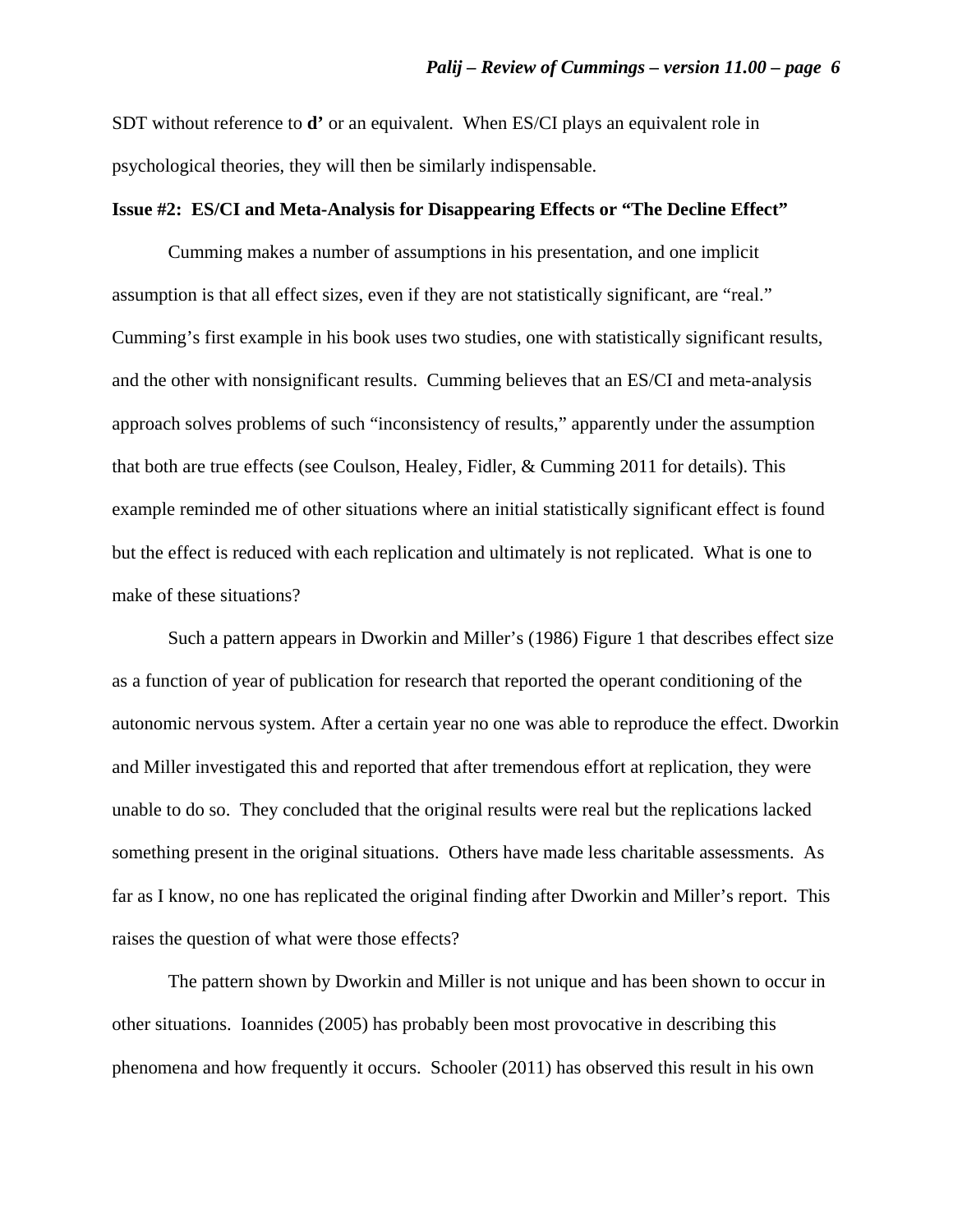research on the verbal overshadowing effect and had pointed out that it was first described in detail by J. B. Rhine in studies on parapsychology (see Jonah Lehrer's 2010 *New Yorker* article for a longer discussion of this pattern). Rhine noted that in many of his studies a person would strongly show a psychic ability at first but it got smaller under repeated testing – a pattern he called the "decline effect." Apparently it occurred so often that it became an expected result for people who showed psychic abilities.

There are two questions here: (1) are we dealing with real effects, artifacts, or Type I errors, and (2) what role should ES/CI and meta-analyses play in these situations? Francis (2012) provides one solution using a test by Ioannides for the expected number of false positives in publications (used as an adjunct in meta-analysis). He analyzes the results from replications of Schooler's verbal overshadowing experiment as well as the PSI experiments reported by Bem that purport to show how the future influences the present. The analyses suggest that there is no "there" or ES there (i.e., these are false positive results). I recommend Francis's paper because he seems to have come up with a method that explains the decline effect and shows what other analyses have gotten wrong (spoiler alert: he did not get advice from the future, but NHST is involved). It should also serve as a caution about the uncritical use of ES/CI and meta-analysis.

#### **Epilogue**

I have memory that may be unreliable but is relevant here. Back in the 1970s, just as I was starting graduate studies, I attended a symposium at the New York Academy of Sciences where David Bakan was presenting on the problems of NHST. At the end of the session, I went up to Bakan and asked him questions that ultimately led to "what's the best attitude to have in these situations?" His response then was wise and to the point. He said: "Listen, just don't be a schmuck." Good advice anytime.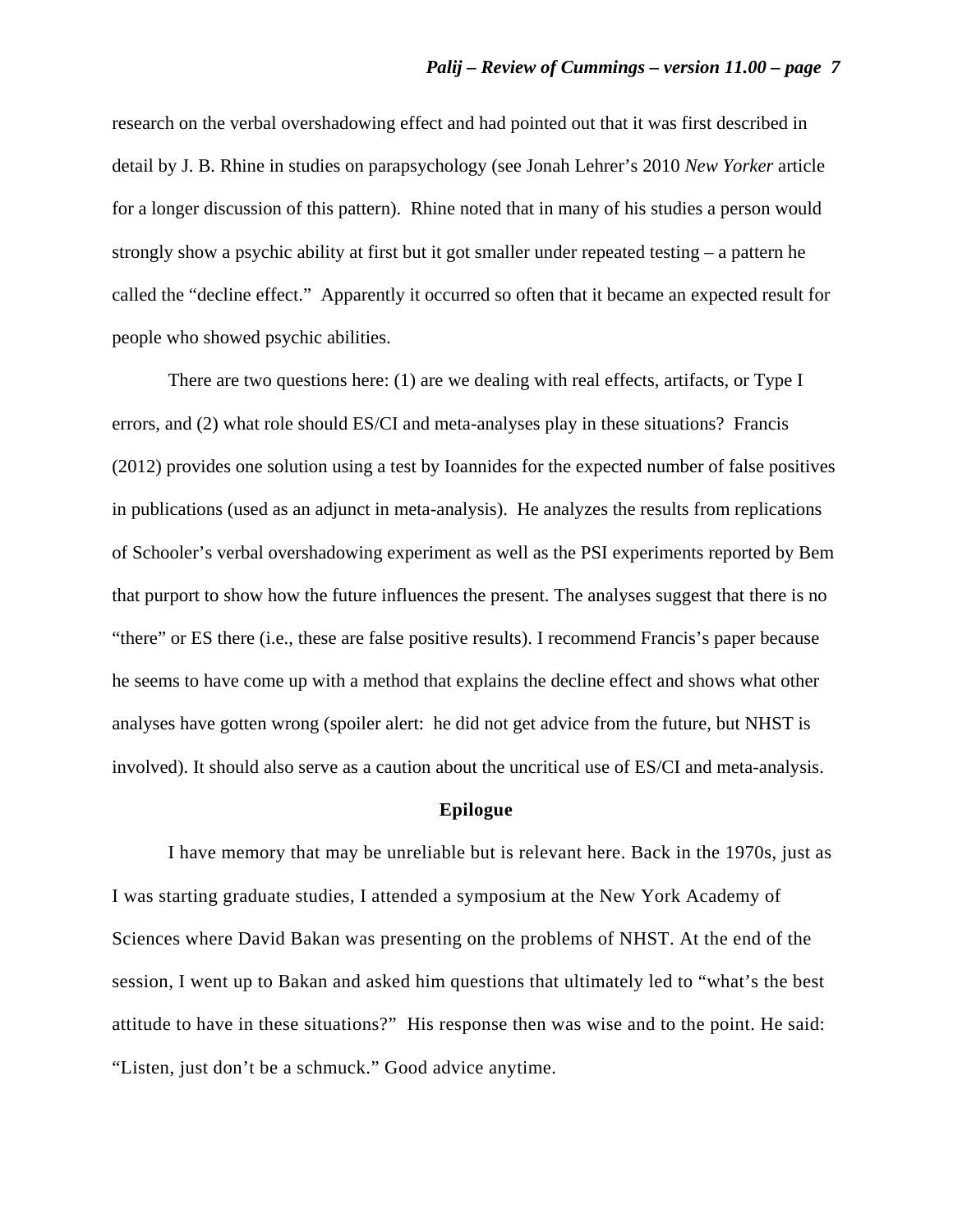### **References**

- Coulson, M., Healey, M., Fidler, F. & Cumming, G. (2010). Confidence Intervals Permit, but Do Not Guarantee, Better Inference than Statistical Significance Testing. *Frontiers in Psychology*,1, 26. doi: [10.3389/fpsyg.2010.00026](http://dx.crossref.org/10.3389%2Ffpsyg.2010.00026)
- Dworkin, B. R., & Miller, N. E. (1986). Failure to replicate visceral learning in the acute curarized rat preparation. *Behavioral Neuroscience, 100*(3), 299-314. doi:10.1037/0735- 7044.100.3.299
- Francis, G. (2012 online). Too good to be true: Publication bias in two prominent studies from experimental psychology. *Psychonomic Bulletin & Review, 19*, 1-6. doi:10.3758/s13423- 012-0227-9
- Gigerenzer, G. (2004). Mindless statistics*. The Journal of Scoio-Economics, 33*, 587-606. doi:10.1016/j.socee.2004.09.033
- Hagen, R. L. (1997). In praise of the null hypothesis statistical test. *American Psychologist, 52*(1), 15-24.
- Ioannidis, J.P.A. (2005). Why most published research findings are false. *PLoS Med 2*(8): e124. doi:10.1371/journal.pmed.0020124
- Kirk, R. E. (1996). Practical significance: A concept whose time has come. *Educational and Psychological Measurement, 56*(5), 746-759. doi:10.1177/0013164496056005002
- Krantz, D.H. (1999). The null hypothesis testing controversy in psychology. *Journal of the American Statistical Association, 94*(448), 1372-1381.
- Lehrer, J. (2010, December 13). The truth wears off. *The New Yorker*, *86*(40), 52.
- Ludbrook, J. & Dudley, H. (1999). Why permutation tests are superior to t and F tests in biomedical research. *The American Statistician*, *52*(2), 127-132.